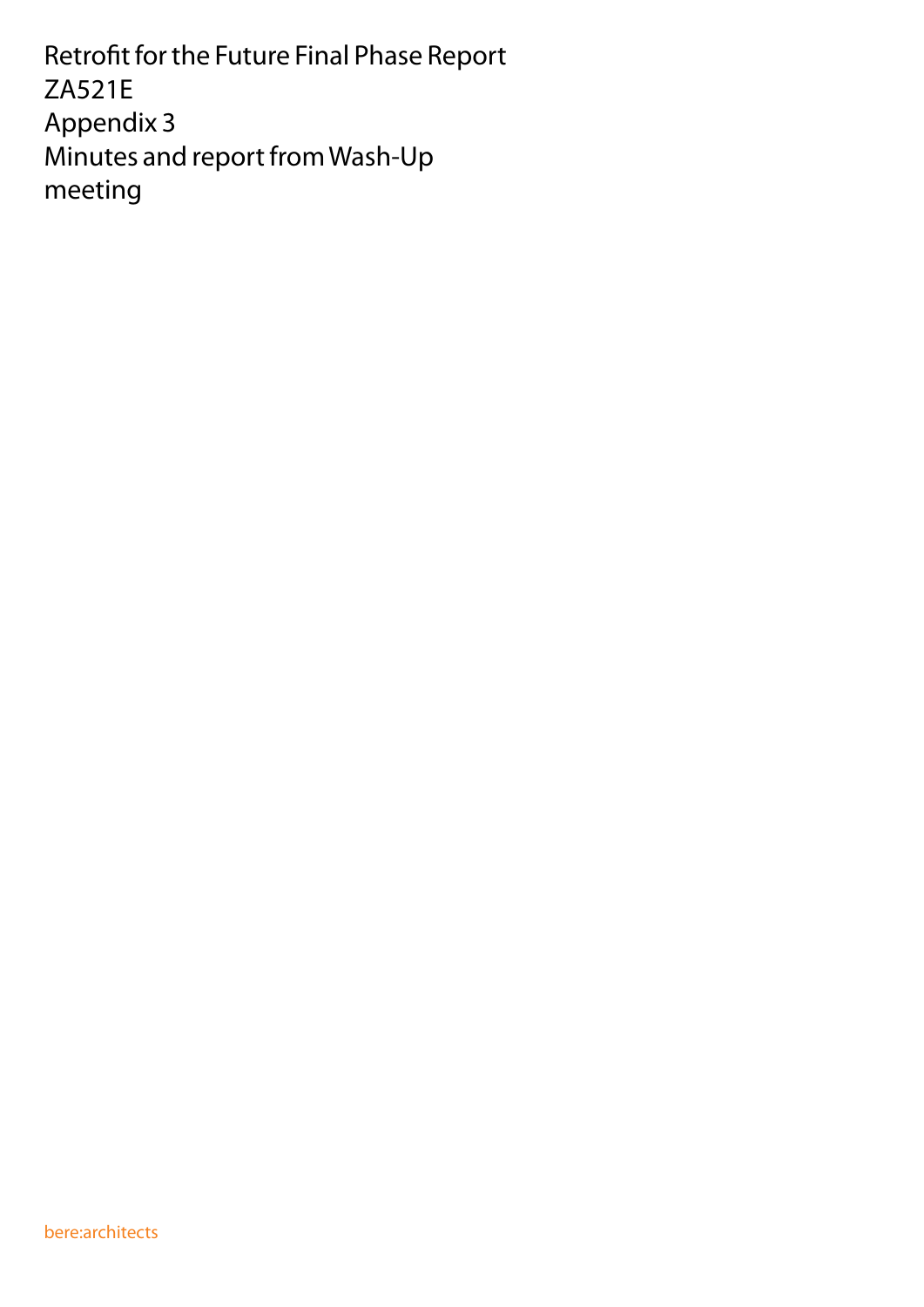# UCL ENERGY INSTITUTE

**UCL Energy Institute**

FLASH project

Draft Hindsight Review – Passfield Drive



<sup>A</sup>UCL

European Union



European Regional Development Fund Investing in your future

26/09/2011

Ref.: IfS FLASH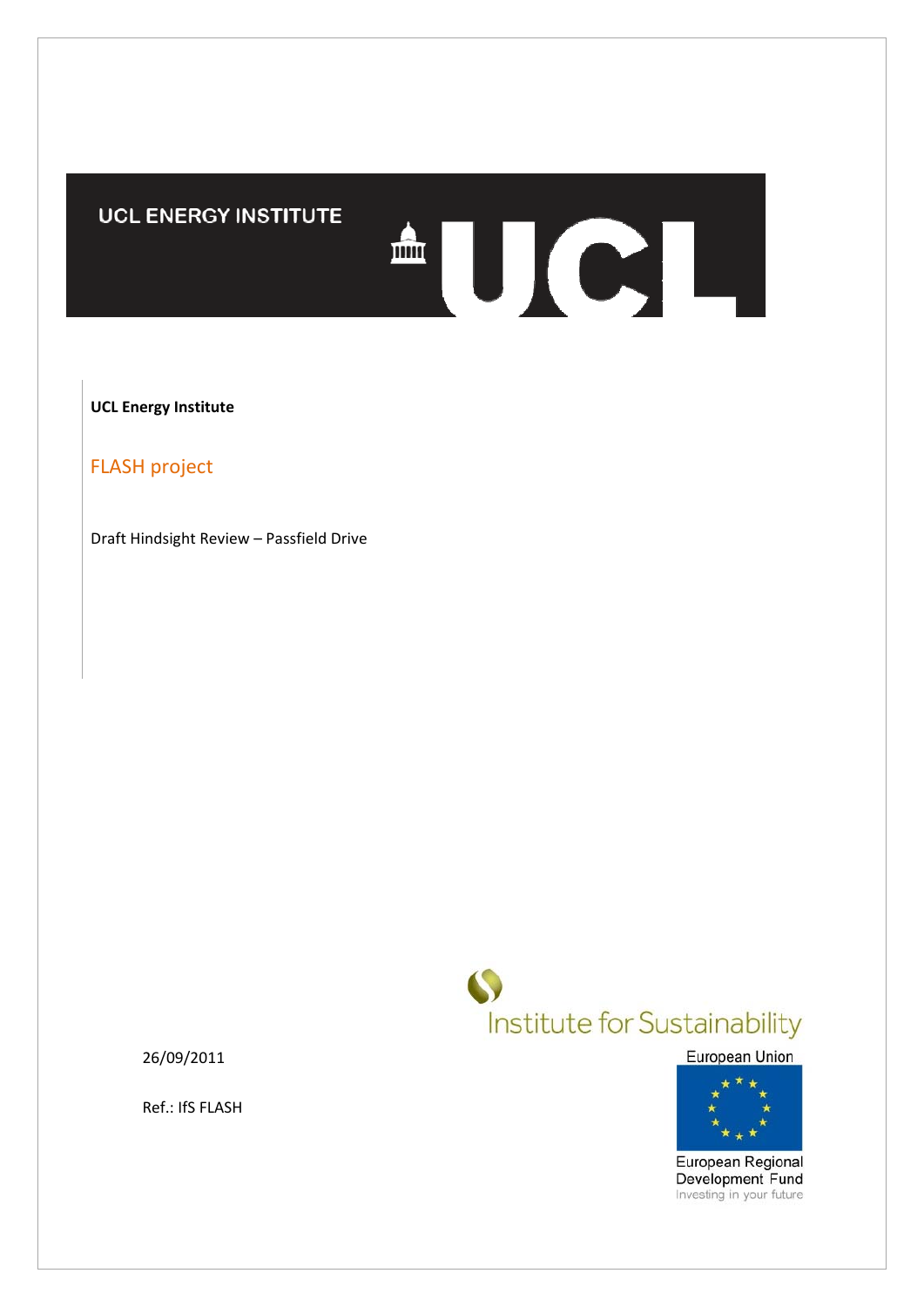## **Table of contents**

| $\mathbf{1}$   |       |  |  |  |
|----------------|-------|--|--|--|
| $2^{\circ}$    |       |  |  |  |
| $\overline{3}$ |       |  |  |  |
| $\overline{4}$ |       |  |  |  |
|                | 4.1   |  |  |  |
|                | 4.2   |  |  |  |
|                | 4.3   |  |  |  |
|                | 4.3.1 |  |  |  |
|                | 4.3.2 |  |  |  |
|                | 4.4   |  |  |  |
|                | 4.5   |  |  |  |
|                | 4.6   |  |  |  |
| 5              |       |  |  |  |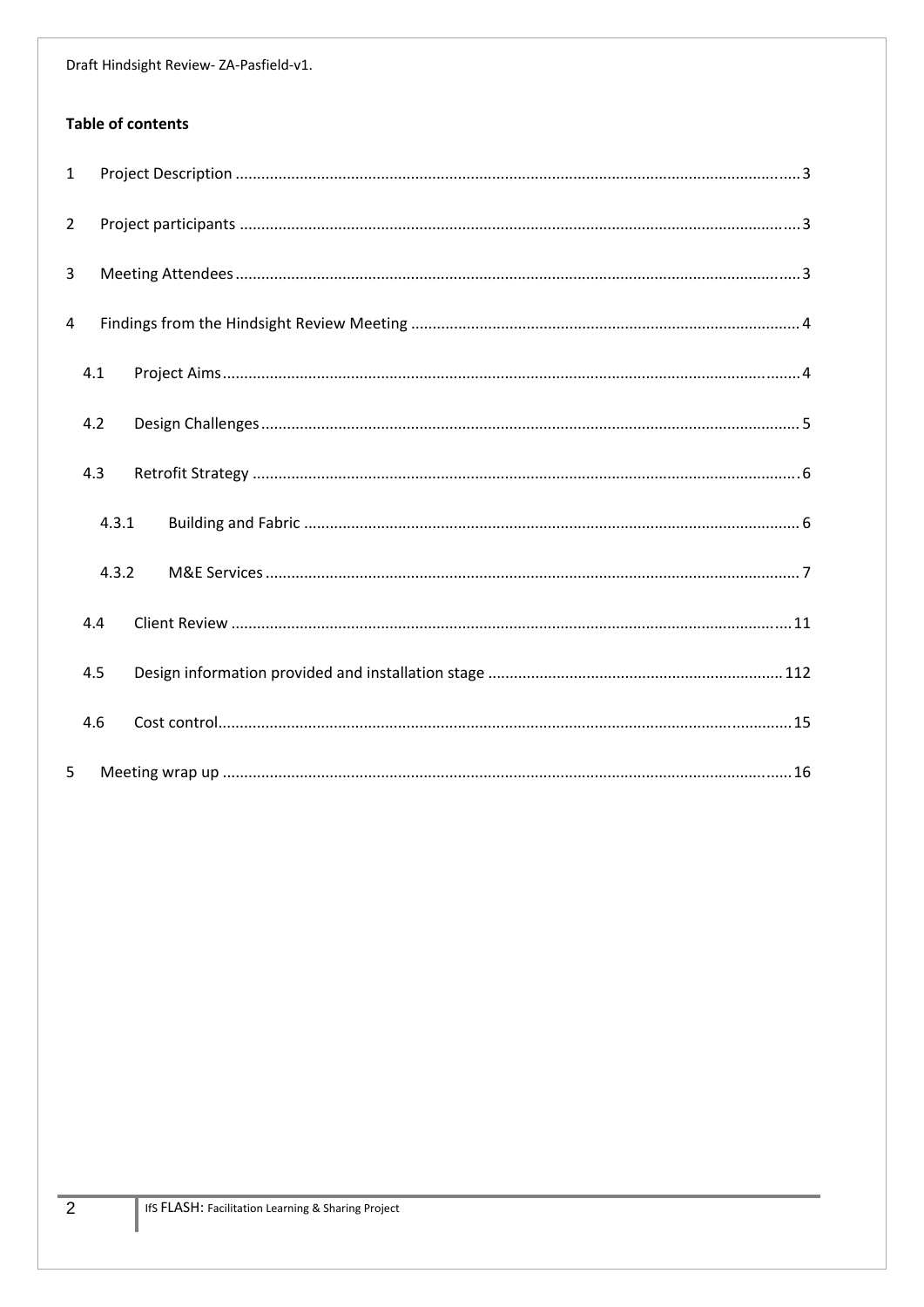# **1 Project Description**

Passfield Drive is a 3‐bedroom mid‐terrace single‐family house built in the 1960's. The retrofit was designed towards Passivhaus standards. The project was carried out with the residents mostly in‐situ. It was planned for an occupancy of seven people and with a design strategy that considers: space heating through a mechanical heat recovery ventilation, water heated through solar hot water with gas condensating boiler top up, solar thermal for renewable energy generation and space cooling through natural ventilation. (source: http://retrofitforthefuture.org).

# **2 Project participants**

| <b>Project lead</b>                   | <b>Southern Housing Group</b>    |
|---------------------------------------|----------------------------------|
| <b>Client</b>                         | Southern Housing Group           |
| <b>Architect</b>                      | bere:architects                  |
| Mechanical & electrical consultant(s) | Alan Clarke                      |
| Energy consultant(s)                  | Alan Clarke                      |
| <b>Structural engineer</b>            | <b>Galbraith Hunt Pennington</b> |
| <b>Quantity surveyor</b>              | e Griffin Consulting             |
| Contractor                            | AD enviro                        |

# **3 Meeting Attendees**

| <b>Represented Organisations</b> |                        |  |  |  |
|----------------------------------|------------------------|--|--|--|
| <b>Project Lead/Client</b>       | Southern Housing Group |  |  |  |
| Architect                        | Bere: architects       |  |  |  |
| <b>Contractor</b>                | <b>AD Enviro</b>       |  |  |  |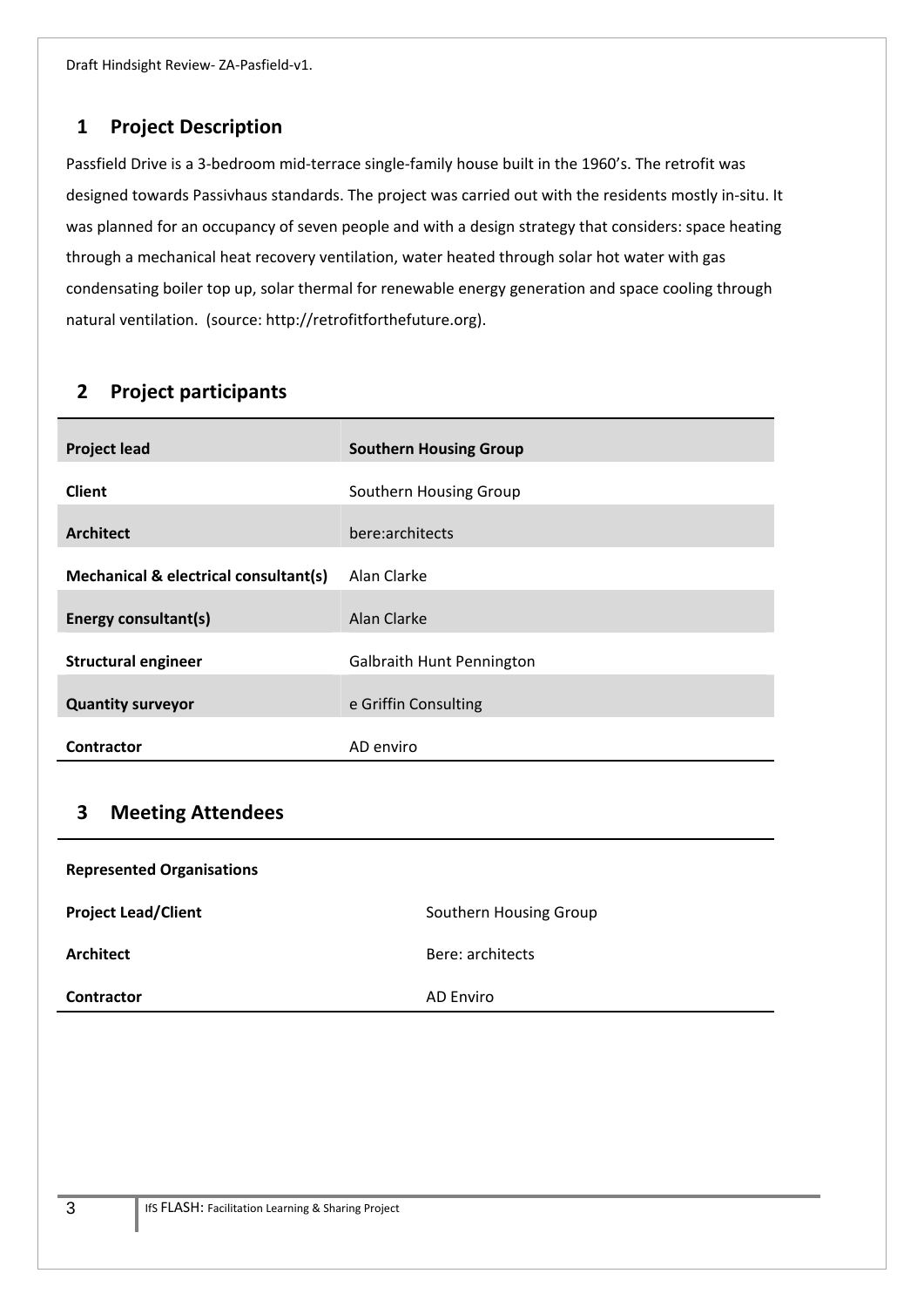# **4 Findings from the Hindsight Review Meeting**

The following provides an overview of the main findings of the hindsight review meeting that was undertaken for the project. The meeting format involved the use of a pre‐prepared agenda listing all aspects associated with the project as a guide for discussion.

#### **4.1 Project Aims**

The various organisations involved and their specific aims can be summarised as:

#### **Southern Housing Group:**

Southern Housing Group is one of the southern England's largest housing associations. The architects, who produced and specified the main features of the project, initiated the project. The property intervened was selected primarily considering the technical advice of the architects. They looked for a property of relatively nondescript architectural merit with solid wall construction, avoiding cavity walls or conservation areas in order to reduce any obstacle in the retrofit process. The main aims highlighted by Southern Housing Group as the drivers for their involvement in this project were:

- This project was a vehicle to test and gain experience in a real life project where carbon reduction and energy efficiency improvement measurements can be applied to achieve the 80% targets.
- As an organisation, this project was an opportunity to establish a supply chain, up‐skilling, and more importantly, gain experience with residents in situ during the process of implementing energy efficiency measures.
- The experience with residents was an important point since they are primarily responsible to and for tenants. It is therefore crucial for them to understand the interests of tenants in the case of a project that will impact a great proportion of their rental stock.
- Considering their rental stock, the client was interested in practical solutions for a major scale retrofit where decanting of residents is not an option. This project was a good example of real life circumstances were they may operate if a mass retrofit project is introduced.

#### **AD Enviro:**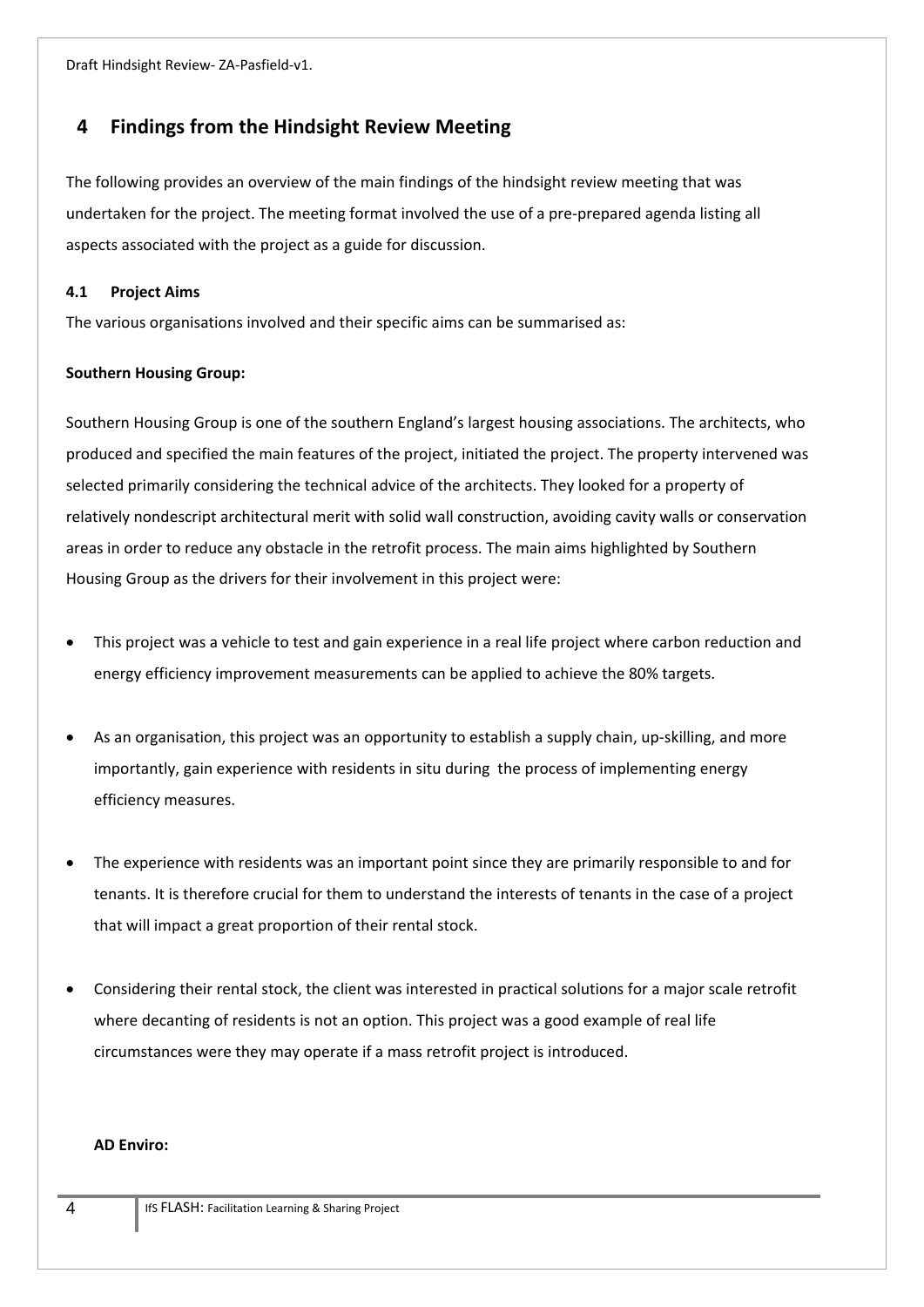- The contractor has been involved with Southern Housing Group in other projects. The scope of the work mainly included redecoration work and as part of the 'decent homes' scheme team.
- AD was mainly interested in the economic opportunities that this project may bring, thus it was important to gain as much experience as possible. This area was considered to be the prime area where future large scale injections of capital are to be allocated. There is an important business opportunity associated with this type of project, so gaining as much experience as early as possible will position them way ahead of their competitors.
- In the same way, they were interested in adding value to the services they provide through the experience they have gained working with Southern Housing Group.
- It was fundamental for them to understand the practicalities on site of such a project.

#### **Bere: architects:**

- As the main initiator of the project, bere:architects approached the client with the proposal. They were hoping to demonstrate the use of a low energy approach normally employed on new buildings in a retrofit situation. They were interested in developing prototypes for deep retrofits of social housing stock.
- They were interested in the application of Passivhaus energy efficiency measures, especially in occupied properties.
- The architects had originally reviewed a Victorian terrace house. Following the selection of Passfield Drive the core aim of the project was to implement the retrofit in an occupied house.

#### **4.2 Design Challenges**

This area of discussion aimed to discuss the design challenges and assess what worked well or less well, provide an understanding of why this occurred and possible routes to improve future projects. This was undertaken through the discussion of the design concept that was developed and the spatial alterations that were carried out. The main findings can be summarised as follows: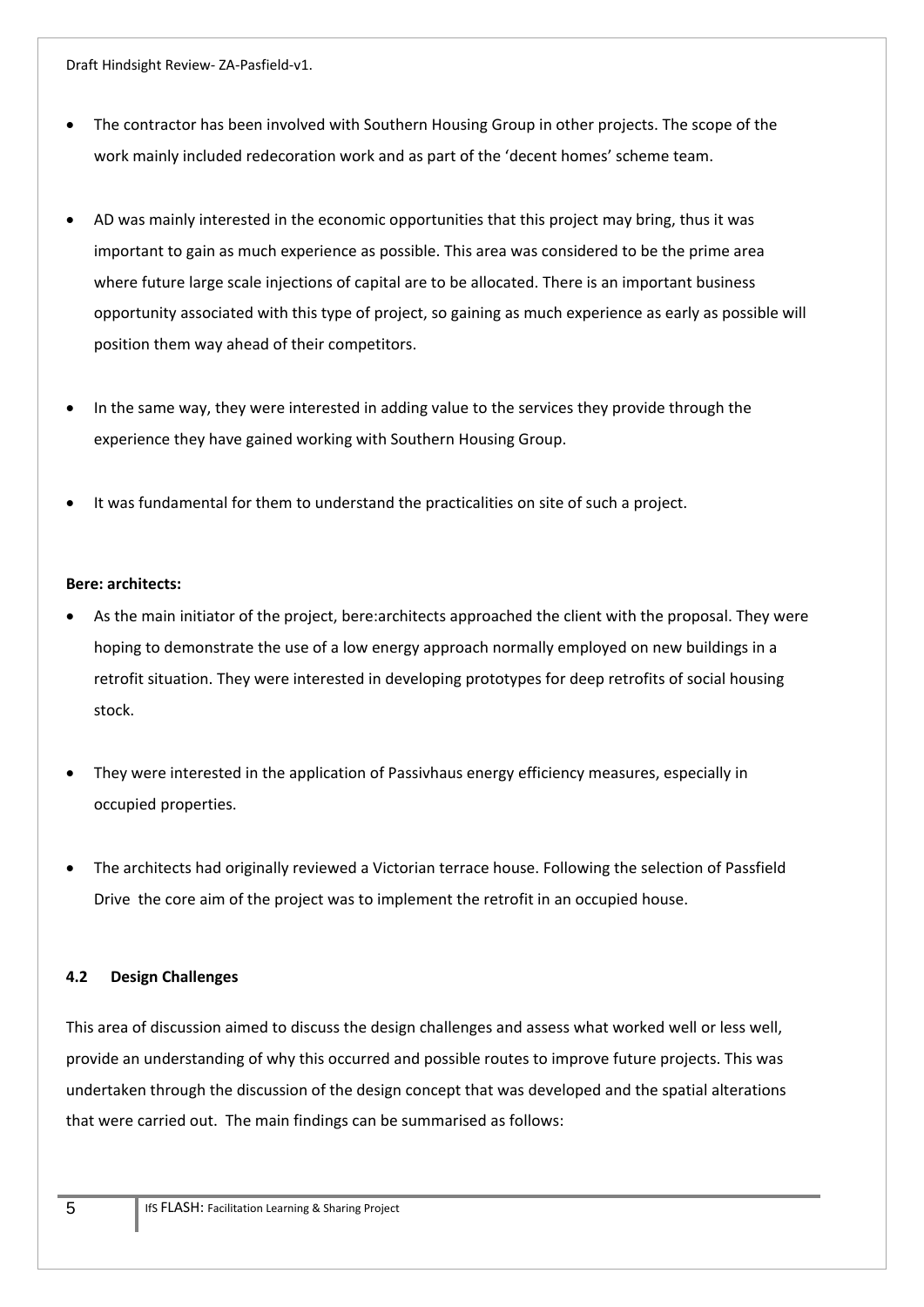**a‐Passivhaus levels:** The basis of bere: architects' proposal was to achieve Passivhaus levels in order to show how improved thermal comfort, reduced energy bills and lower  $CO<sub>2</sub>$  emissions can be possible in the social housing sector. To achieve this objective the architects proposed an increase of U-values of floors, walls and roof space, an increase of the air-tightness of the building, and replacement of existing windows with triple glazed Passivhaus windows.

**b‐Air‐tightness and appropriated ventilation levels:** To achieve Passivhaus levels it is necessary to provide high levels or air-tightness. This can only be achieved and maintained if a plentiful supply of fresh air is provided thus extract and fresh air was provided through a heat recovery ventilation system, installed in the loft.

**c‐Resident in‐Situ retrofit:**  Implementing the refurbishment without decanting the residents was one of the main reasons the client chose to participate in this project, but was also a major challenge for the Client and AD Enviro. They believed that understanding the impact of retrofits with in-situ residents is vital if a future mass retrofit programme is planned.

#### **4.3 Retrofit Strategy**

The various retrofit strategies and measures employed for the building fabric and M&E services installed and the challenges associated with their installation were discussed in an aim to find possible routes to improve future projects.

#### **4.3.1 Building and Fabric**

The building used external thermal insulation and very high levels of building envelope draught proofing. The main strategies considered are listed below:

#### **a‐ Wall insulation strategy**

#### **Approach:**

- Given that the house was a mid‐terrace property, external insulation was only used in the front and rear elevations.
- External insulation on the front and rear elevations was extended over a meter below ground level to create a thermal bubble beneath the ground floor slab. The idea was to make use of the constant temperature of soil, thus reducing or limiting the heat loss of the house through the floor.
- A thin layer of internal insulation for reducing cold bridging was installed on the initial 500mm of party walls including the stairwell.

 $\overline{6}$  IfS FLASH: Facilitation Learning & Sharing Project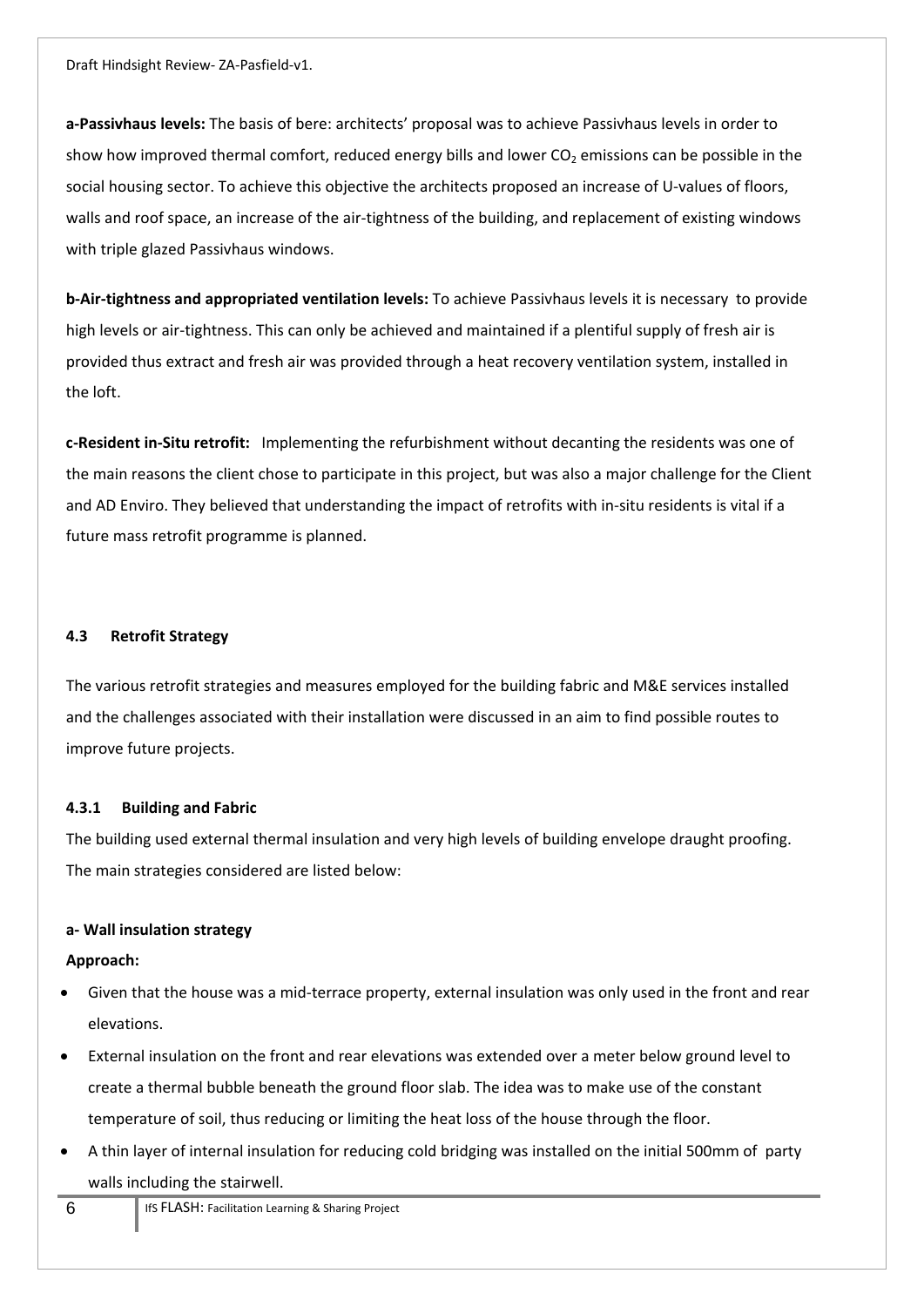#### **Process:**

- Although in this case the depth of eaves was sufficient for the installation of external insulation, it is recognized that installation of external insulation can become complex particularly on houses with short eaves.
- Two main issues arose from the installation of external insulation; first it was necessary relocate the down pipe on top of the insulation. Secondly, and in the same way, it was necessary relocate the gas meter a metre from its original location.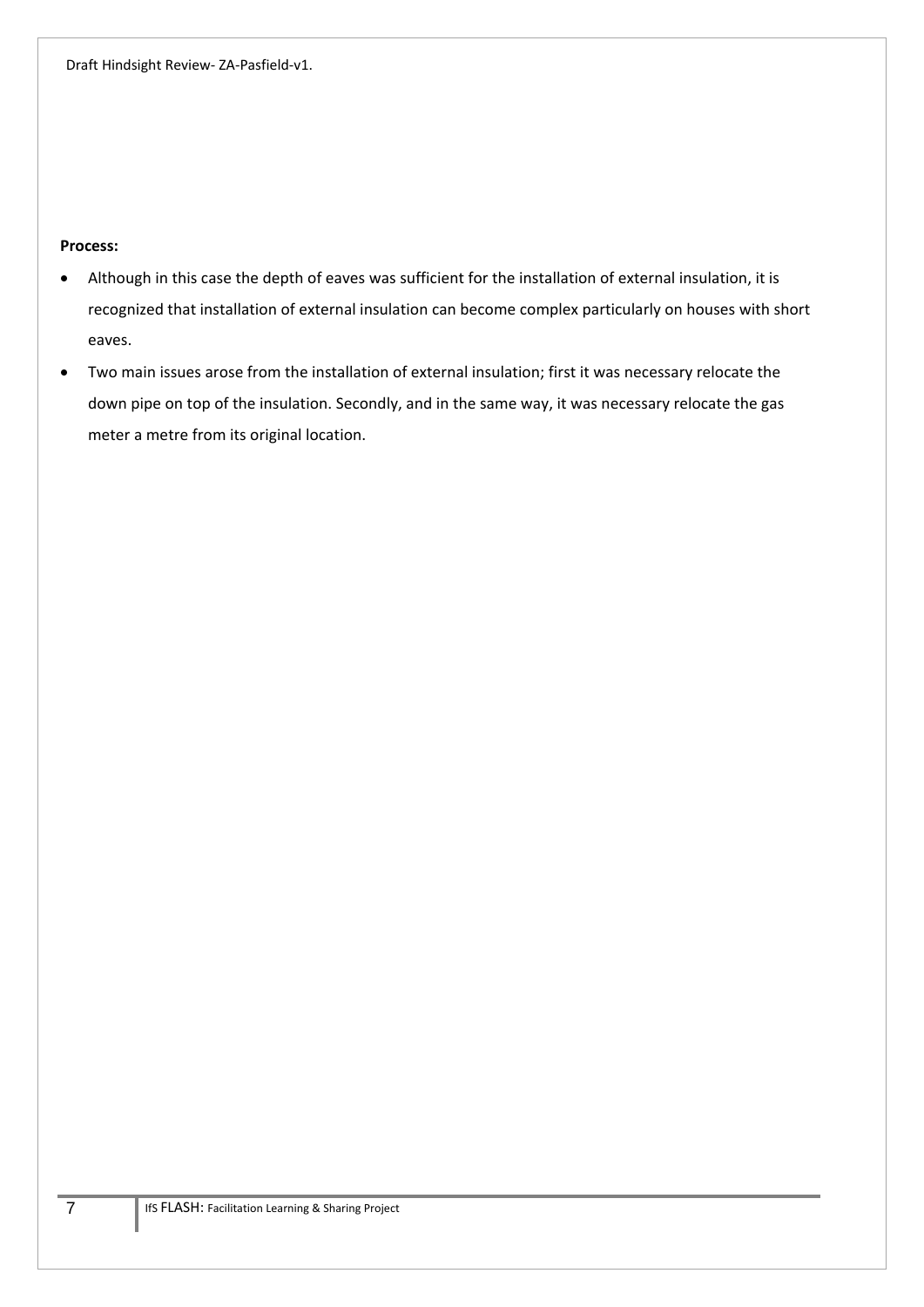#### **b‐Floor insulation strategy**

### **Approach:**

- It was initially proposed that the existing concrete floor be removed and a new insulated concrete slab installed on the ground floor with insulation put across the ceiling on the upper floor. However these solutions were disregarded due to the disruption to tenants and the associated complications of removing the ceilings.
- The solution was to use vacuum insulation boards which increased the height of the existing concrete ground floor by 30mm.
- The insulation was installed above a layer of foam (protection layer). It is important to note that this was an expensive but necessary solution and was applied since the size of the ground floor was quite small and therefore the additional costs were minimal.

#### **Process**

 As a result of the increase of height due to the installation of insulation above the existing concrete slab, it was necessary to adjust the height of the first steps on the main staircase.

#### **c‐ Windows and openings**

- The possibility of naturally ventilating the house through a stack ventilation approach and windows with inbuilt heat recovery system was initially explored. However as the technology applied to these new type of windows and technology was not yet ready to be used in this project, the architects decided to adopt a more conventional Passivhaus approach.
- Triple glazed windows were therefore used with a U‐value of 0.8 W/mK.

#### **d‐ Other works**

 The rear extension that accommodates a small toilet was completely rebuilt. Kitchens and bathrooms were also upgraded as part of the 'Decent Homes' programme.

### **The scope for future technical improvements in the process of upgrading the building fabric included:**

- Two main problems were observed that jeopardized the delivery on time of this project. Interaction with utilities companies and external conditions of the ground.
- As mentioned before, the installation of the external insulation involved moving the gas meter, which was located on the external front wall. This simple task was delayed simply because of the long period of time the utility company took to approve and carry it out. This is especially important in a one off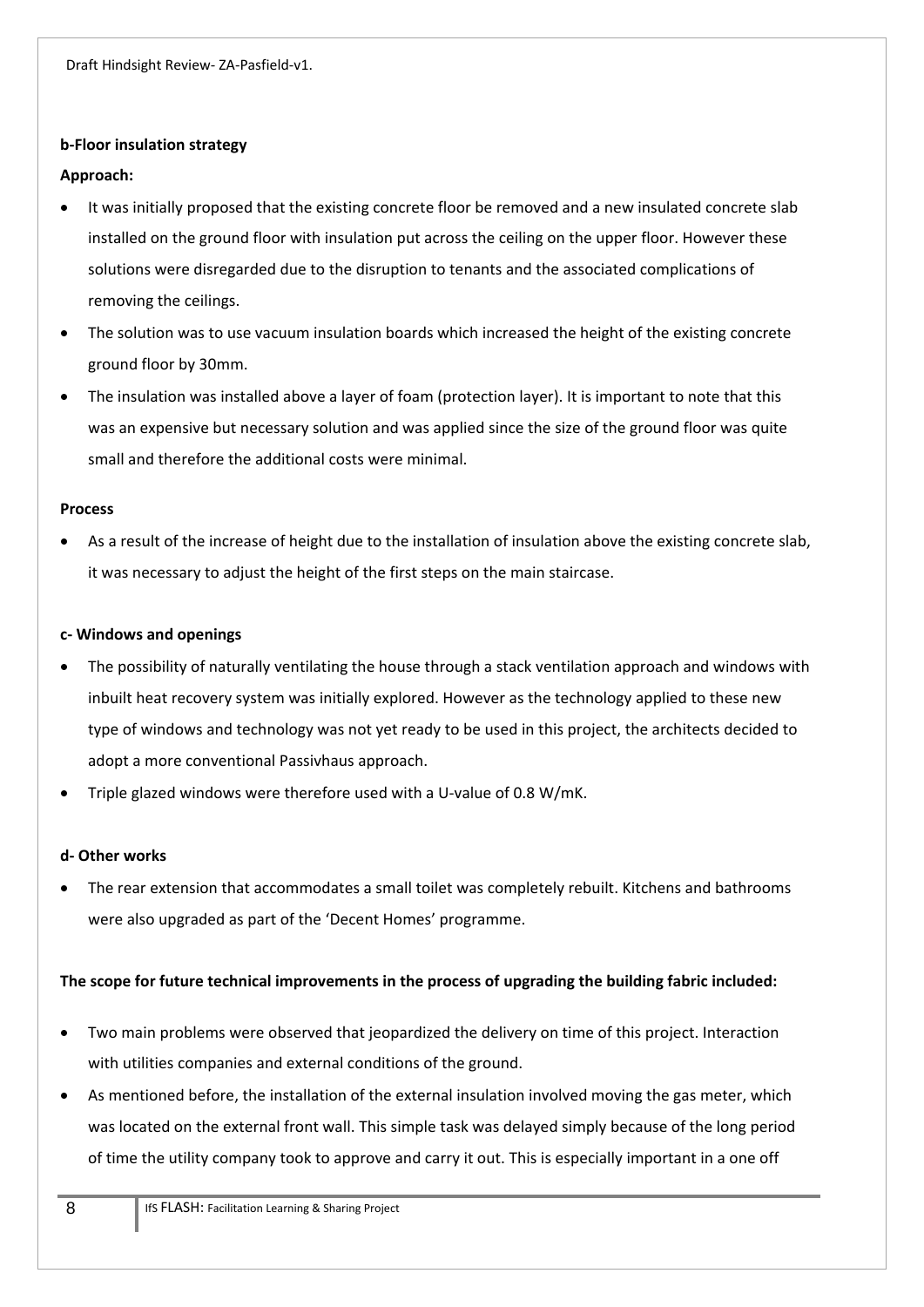project. Therefore, the involvement and performance of utility companies will be crucial in the success of a mass scale retrofit project.

- Even though a correct initial survey was undertaken before commencing the retrofit work, it was not possible to foresee the problems caused by the ground in the rear garden. The ground of the rear garden became water logged during the winter so it was not possible to set up the scaffolding for the installation of external insulation since, as it could not support the weight.
- It was highlighted that it is essential to source materials and installations from reliable suppliers. In this case the company that was applying the wall insulation went out of business a week before the insulation was due on site and a new company needed to be employed. In addition internal changes required a redesign of the vacuum floor insulation which has to be made to site dimensions. As a result the delivery of this product was also delayed. In a mass scale project these delays can be very disruptive. Thus a minimal change can affect considerably the overall schedule of the project.

#### **4.3.2 M&E Services**

This area aimed to assess the aspects related to M&E services and possible routes to improve future projects. This was undertaken through the provision of an overview of the environmental strategy and the assessment of heating and hot water. The main findings can be summarised as follows:

#### **a‐ Systems:**

#### **Strategy:**

- As one of the main strategies was to achieve a draft free building it was necessary to provide an appropriate ventilation system as air infiltration through the fabric is negligible
- The ventilation system used in this property was a heat recovery ventilation system installed in the roof space. It is a standard system that provides fresh air to the living room and bedrooms preheated by exhaust air from bathrooms and kitchens.
- The heat recovery ventilation system is operated with a control panel located in the kitchen. The system allows operating the system with various velocities of the fans including a boost to remove humidity or odours when cooking or when using the bathroom.
- Part of the plan was to include a solar thermal system to provide hot water. It was necessary to review the existing services to check their efficiency and decide whether it was necessary to improve them.
- During summer the solar panel will provide the majority of hot water required in the house. In winter this will be supplemented by a small gas boiler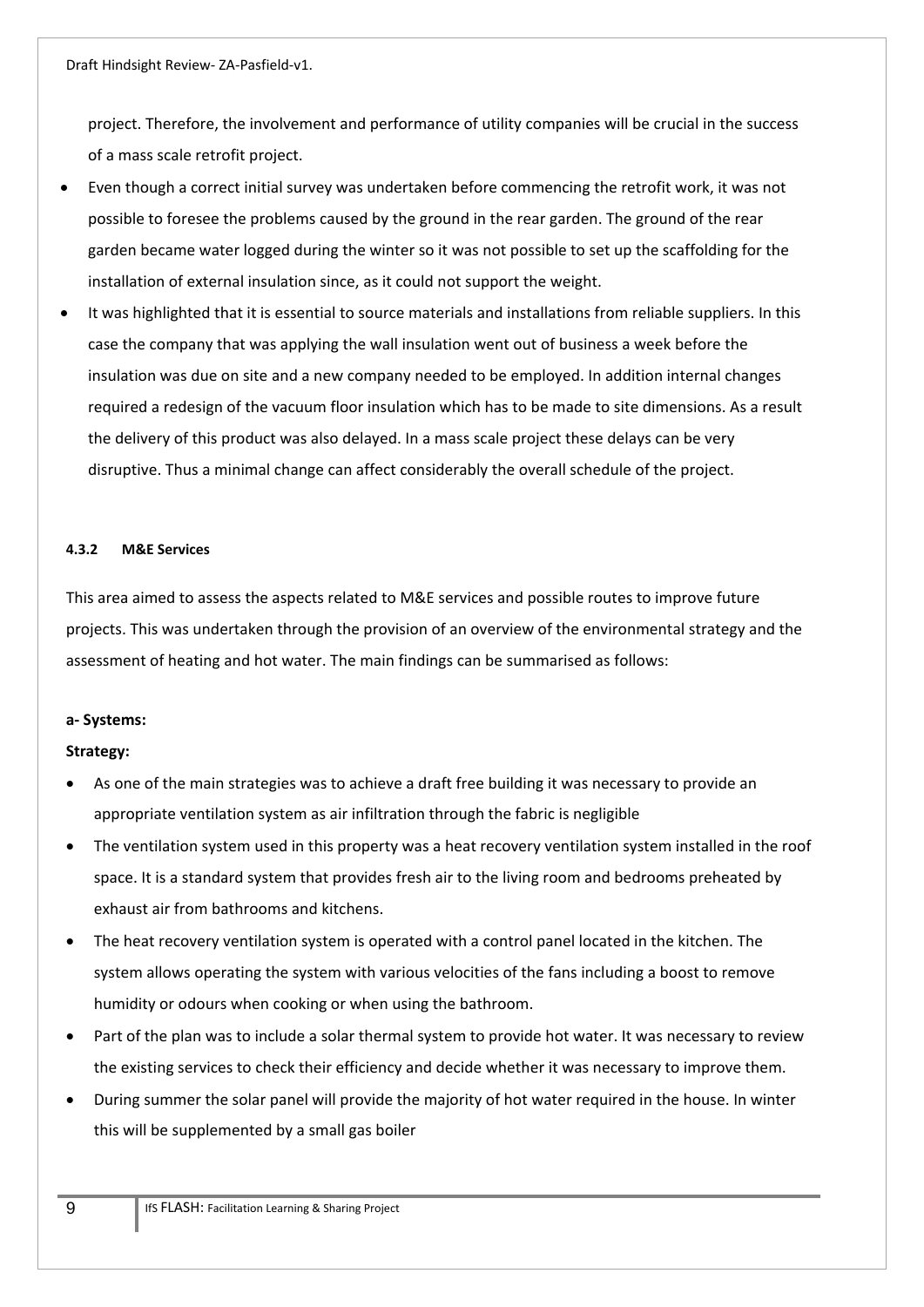The boiler therefore serves as back up for the solar tank and provides top up heating when necessary. The boiler is operated with a thermostat located in the entrance of the property.

#### **b‐ Monitoring Equipment:**

- The monitoring equipment installed was a standard kit that records internal temperatures, humidity and  $CO<sub>2</sub>$  levels, and gas, water and electricity consumption.
- In addition as solar thermal was installed it was equipment to monitor the heat output from the solar thermal panel, the flow rate of it, power usage for the pump, and the amount of day‐light received (a pyranometer) were installed.

#### **The scope for future technical improvements in the process included:**

- As mentioned before, the architects in conjunction with an engineer from ARUP had explored the possibilities of providing ventilation through natural means using mainly a stack ventilation approach and specially designed air supply windows. However this alternative was not possible given that the windows with an inbuilt heat recovery system were not yet commercially available and could not demonstrate the required efficiency. It is important to highlight the role that new technologies may play in future retrofit projects, maybe providing better energy solutions at lower costs.
- One of the challenges of this project was to install a heat recovery ventilation system in the roof space, without affecting the air-tightness membrane installed there.
- The decision to install the large ventilation system in the roof space was also a non-technical issue related to the space available for storage. The tenants had moved to this property before the retrofit primarily because they needed more space, however with the retrofit scheme they had to compromise some of their useful space for storage (loft) for the installation of the ventilation heat recovery system. Although the tenants understood the needs of the project it may become an issue for other projects were space is not available.
- There was a problem regarding the monitoring equipment since most of them were supplied from different manufacturers and installed by the main contractor. In addition, none of the professionals working in this project had previous experience in installing this type of monitoring equipment. It is recommended that in future projects external dedicated companies deal with the installation and commissioning of this equipment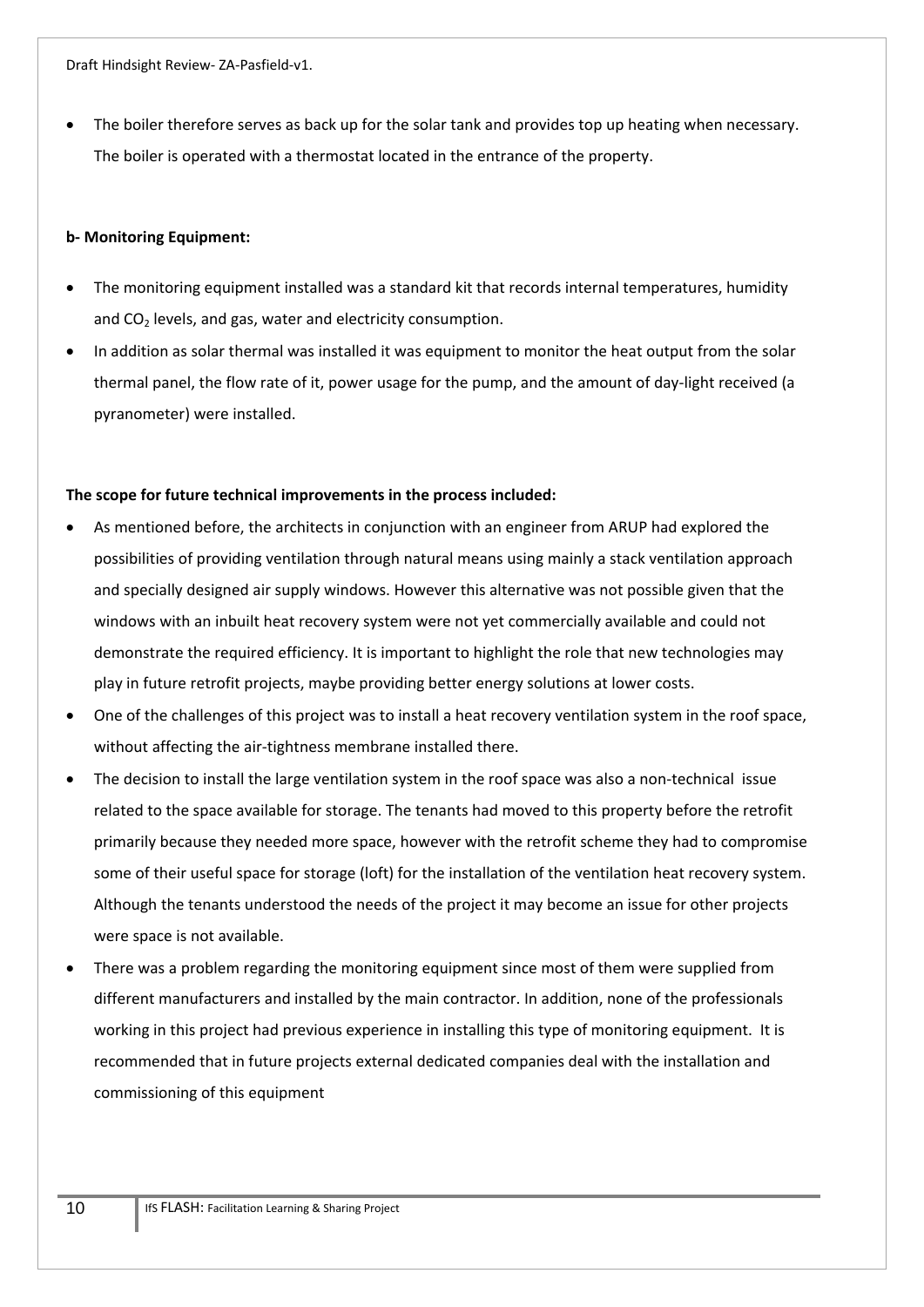#### **4.4 Client Review**

This area of discussion included the review of the installation stage and final outcome of the project from the perspective of client and tenants. The main findings can be summarised as follows:

- The client's view of this project was really positive and something they would like to repeat
- Even though there were some initial doubts regarding the implementation of the retrofit in an occupied property, potentially interrupting many of the daily activities of this family, in the end they felt that it was worth the effort given the final result,
- Southern Housing Group felt they were, as a result, in a better position in term of explaining or selling the retrofit programme, not just from the experience gained from the communication with residents but with neighbours who were always aware of what was happening.
- They recognized that the project could not have been a success if it was not for the good will and patience of tenants. The family was not initially selected for the project. There were times when tenants were pushed to the limit, mainly related to delays on the construction.
- The client team believe that with the completion of this project a number of their initial objectives were achieved. The most important of these was the alleviation of fuel poverty, which not only affect tenants but directly their own long term financial sustainability. If payment of fuel bills becomes difficult for tenants, payment of the rent may also be affected.
- Although they knew this was an experimental project and that some issues may arise, they felt safe from the beginning with the appointment of the contractor, due to their good credentials and more importantly their motivation, commitment and dedication. They believe they have strengthened their relationship for future projects.
- They think it can be a positive strategy to offer extra incentives not specifically related to the energy efficient measures to convince tenants to take part in this type of projects. However at the same time they believe people understand that all these measurements will directly economically benefit them (especially in the case where tenants are very sensitive to even minimal increases in energy bills).
- Although a formal handover was provided to the tenants, Southern Housing Group were not initially sure who was responsible for the handover. In this case, the architects constantly informed the tenants about the technicalities of the retrofit and technologies used. A simple handover was given every time a new technology was installed, in addition a final session was organised at the end of the project.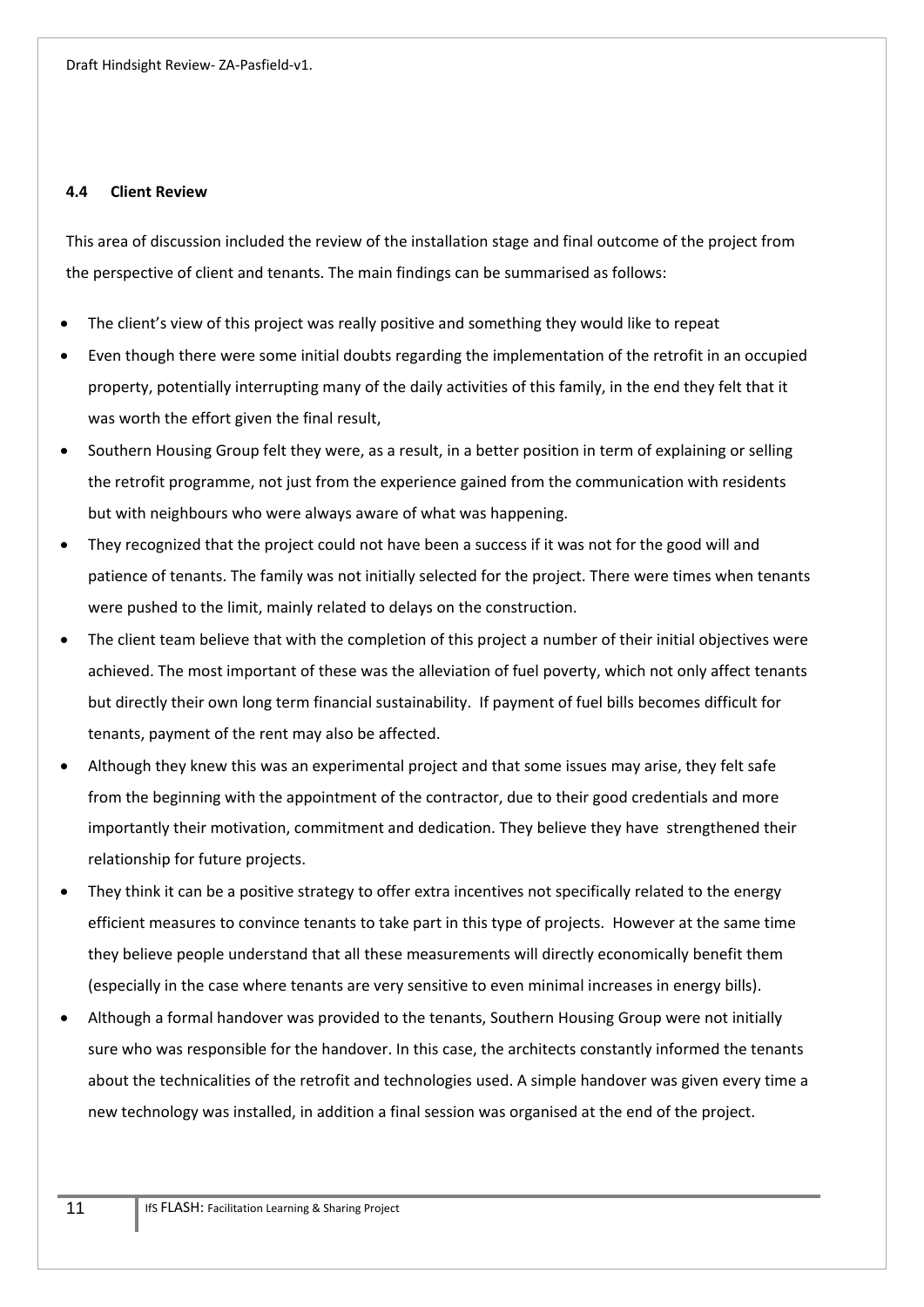A final 'user guide' where each technology is briefly described; what each does and also their location indicated in a house plan was provided. This was mounted on a board in a cupboard for future users if tenants change.

#### **The scope for future technical improvements in the process included:**

- Regarding the liaison with tenants, it was recommended to pre‐establish a strategy for liaison with resident and neighbours; what to do and how to deal with them, what should be communicated or included and the definition who would be responsible for liaising with tenants early on. If all project partners are to liaise with tenants, a proper strategy must be put in place to guarantee good coordination between them.
- It was also recommended that a weekly meeting be scheduled. However it was also noted that this type of practice might be quite extreme or difficult to put into practice in a large scale project.
- In this case and given the location of the property and type of property, it was also necessary to liaise with neighbours.
- An important role in the liaison with tenants is the one played by the site foreman, who not only has to deal with technical issues but at times with more personal family daily activities. In this case the in‐site workers helped residents to deal with activities that were not part of the refurbishment programme; movement of furniture for example.
- Handovers should be initially specified and designed taking into account how it will be done and who will be responsible for it. It would be good to consider as part of the handover the technical parties that will be involved in the maintenance of systems. Housing associations for example may consider defining from the beginning the companies that will give maintenance to the systems.

### **4.5 Design information provided and installation stage**

This section reviews information provided by other project partners and includes suggestions on how to improve information for costing and construction. The main findings can be summarised as follows:

- Good communication between all partners was maintained during the development of the project. Regular site meetings were established from the beginning of the project.
- There was appropriate information provided from architects; architectural details, specifications and drawings. Information was always available even when modifications were necessary due to change of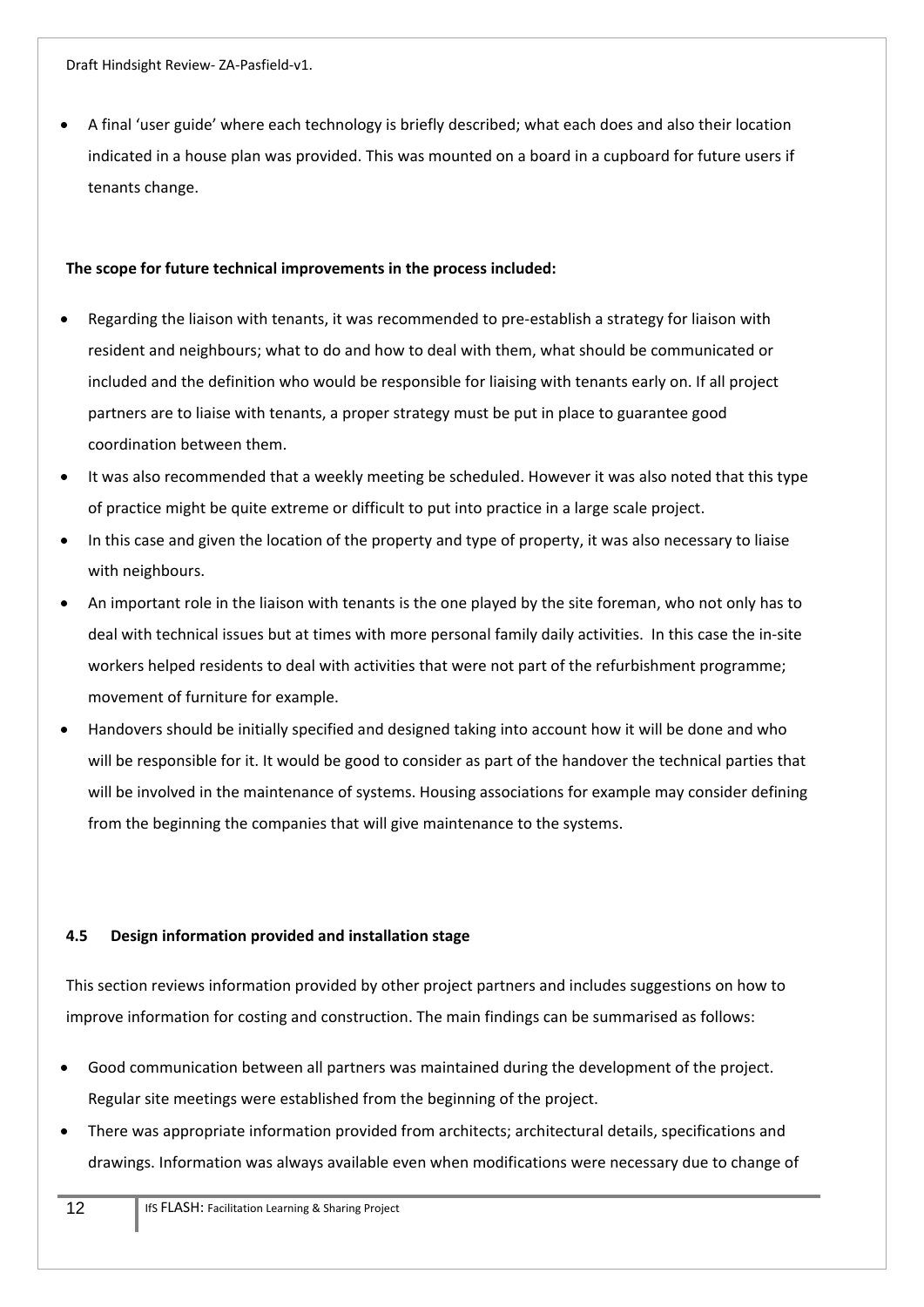materials. If for any reason a new supplier or product different to the one initially specified was required new drawings were rapidly provided.

- Architects were more involved in the project than usual given the level of specifications involve.
- It is important to consider extra time for any contingency occurring in projects.

#### **The scope for future technical improvements in the process included:**

- Although the performance of the sub‐contractors in general was good, there was a delay in the delivery of insulation. The sub‐contractor was busy with other projects and did not respond on time to this project, which was not anticipated by the contractor. The main contractor felt that they were lenient with the supplier (re: contract and obligations). This particular case, which was solved, may become a major problem if a mass‐ scale retrofit project is initiated. As the architect indicated, there won't be enough suppliers to cope with the demand of a massive scale retrofit project. Many questions related to this came up in the meeting; Are there currently enough suppliers in the market? Are all suppliers economically and technically prepared to cope with a mass‐scale retrofit project? Is there any way to motivate them on smaller projects?
- In this way one of the lessons of this project is to know that suppliers participating in a project will be reliable. Or at least to know that the construction company can cope with specific task if a supplier fails to provide a service.
- Good terms and conditions agreement must be necessary, not just in term of the supply of products but quality of works. Is there any way to have insurance and legal measurements in place?
- It is necessary to ensure in a mass‐ scale retrofit project, the ability of the architects to provide new specifications and drawings in case of changes.
- In the same way as there were concerns related to number and quality of suppliers, there was apprehension related to the labour of sub-contractors. There had been cases where cheap labour (provided by subcontractors) had delayed projects. A case was mentioned where insulation that was not glued properly to walls. Capacity, preparation, and speciality of sub‐contractor to undertake projects such as this may play against effective retrofit projects. It is highlighted that this is an industry‐wide problem that has to be considered in a larger scale project.
- Is there any way to assure the proper operation of the systems specified and installed for a minimum number of years. Who should be responsible of this?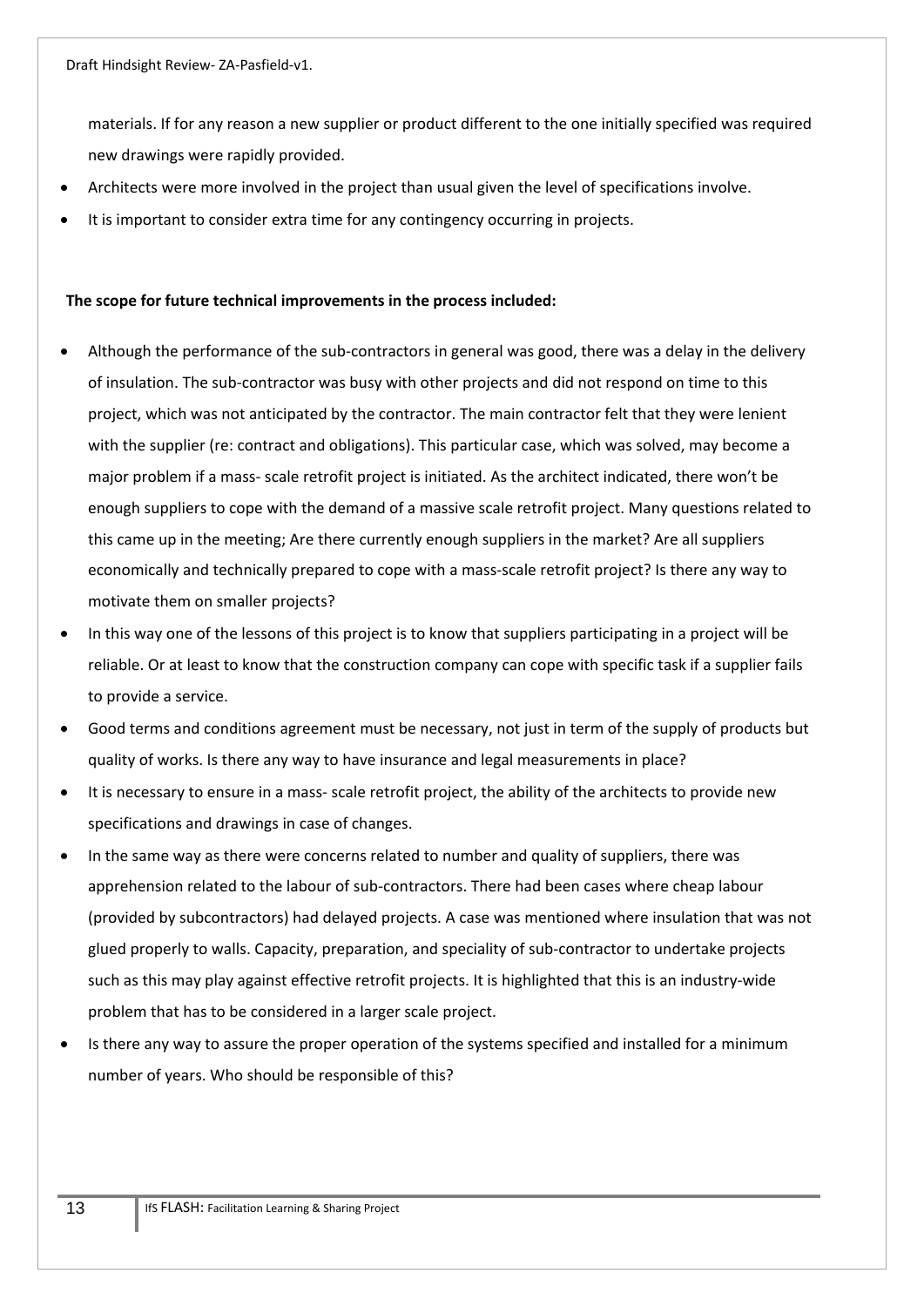#### **4.6 Cost control**

This section reviewed issues surrounding ensuring cost certainty and the reduction of the cost of retrofit. The main findings can be summarised as follows:

- In general the project was completed on budget, although many extras were included, i.e. it was decided to redecorate all areas.
- There were various items that were not included initially in the budget, such as new flooring, which may occur in any retrofit work. Nevertheless, most of the extra cost were absorbed by all partners involved in the project, on the understanding that this project was a learning opportunity for all partners.
- A massive scale project may result in a lower cost per retrofit project.
- One cost that was not budgeted for related to the additional time spent on site and the extra work given by the professionals involved in the project, which would hopefully be avoided at a larger scale.
- A significant reduction in the cost of a project would be expected at a larger scale not only because of economies of scale but also because of time efficiencies It is important to bear in mind, that suppliers will act differently for a major project (responsibility).

#### **Aspects that would require improvements to be made included:**

- Good performance of suppliers and sub‐contractor may reduce considerably the cost of retrofit projects.
- New technologies today may become cheaper in a couple of years.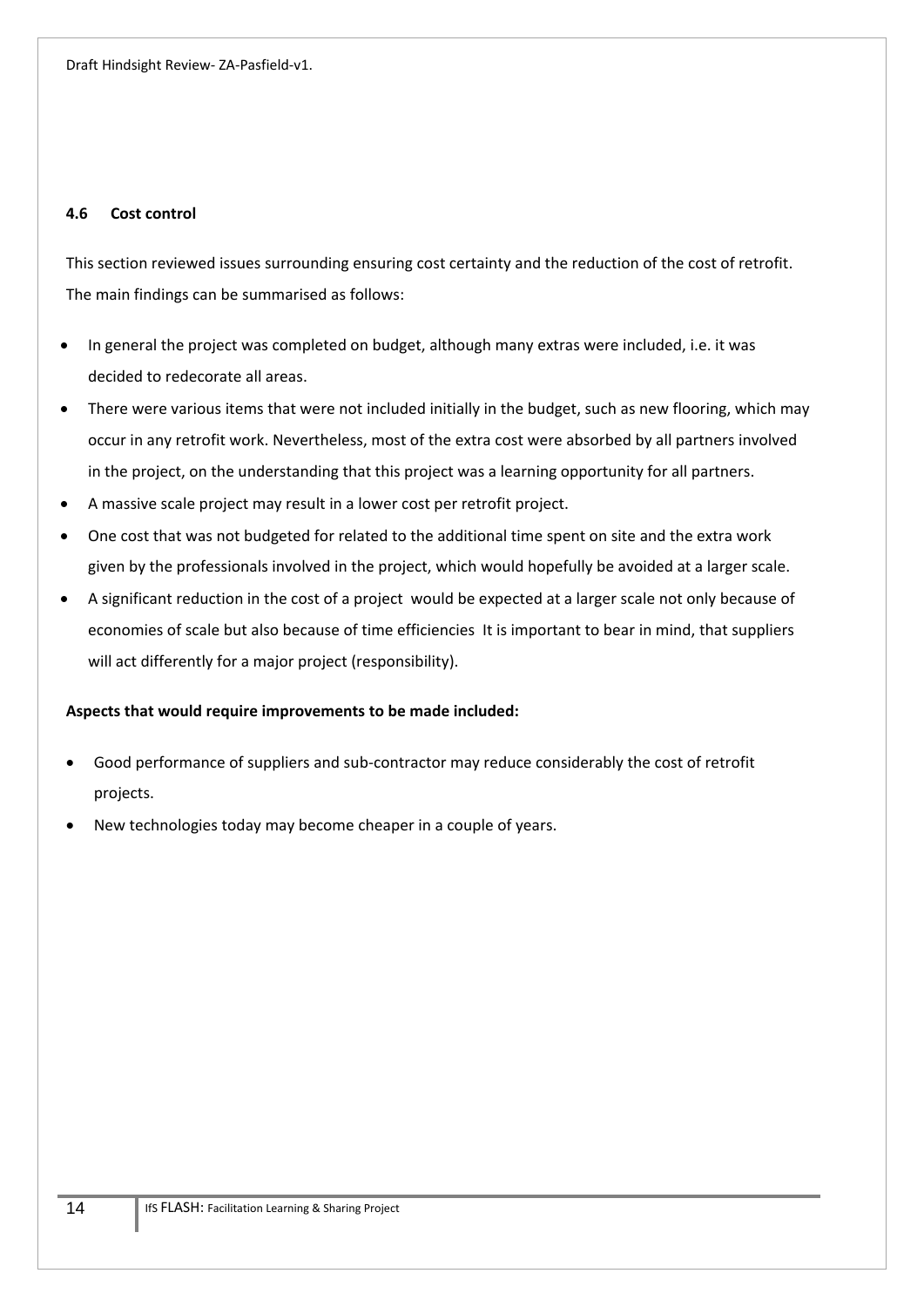## **5 Meeting wrap up**

The wrap up session aimed to highlight the most important aspects of the project, through a process of summarizing and prioritising each meeting participant's individual feedback regarding the most and least successful aspects as well as the aspects that were viewed to be most applicable to mass roll-out of retrofit.

#### **Successful aspects: What went well?**

The most successful aspects of this specific project that were discussed included fabric improvements and mechanical installations, as well as the strategic processes and outcomes. These can be listed as:

- **Project outcome**: Achieving final air test and creating a successful living environment. Passive house approach / reliable energy savings
- **Improvement of the indoor environment**: New condensation free windows. Condensation disappeared due to the new windows installed
- **Collaborative work**: architects, constructors and client initially established weekly meeting
- **Learning experience:** Enhancing all partners' staff skills and knowledge of why/what and where of this type of work.
- **Knowledge transfer:** Demonstrating to tenants and the community the value of retrofit objectives

### **Repeatable Aspects: What would be applicable to mass scale‐retrofit?**

The aspects of the project considered to be repeatable for retrofit on a mass scale were discussed. These can be listed as:

- **Whole house approach and levels obtained**: Fabric improvements, windows replacements, air‐ tightness improvements, ventilation system, solar thermal.
- **Undertaking a retrofit project without decanting residents**: The approach to try to keep the tenant in situ will be essential to scale–up. (note that there was in this project partial decanting of residents – as the children moved out at one point)
- **Use of known contractors and suppliers:** Contractors and suppliers with a long‐term relationship with housing associations may facilitate and speed up the processes.
- **Site managers:** The use of a full time site manager provided by AD worked quite well in this project
- **The collaborative work approach**: Input between architects‐ designers and contractors
- 15 IfS FLASH: Facilitation Learning & Sharing Project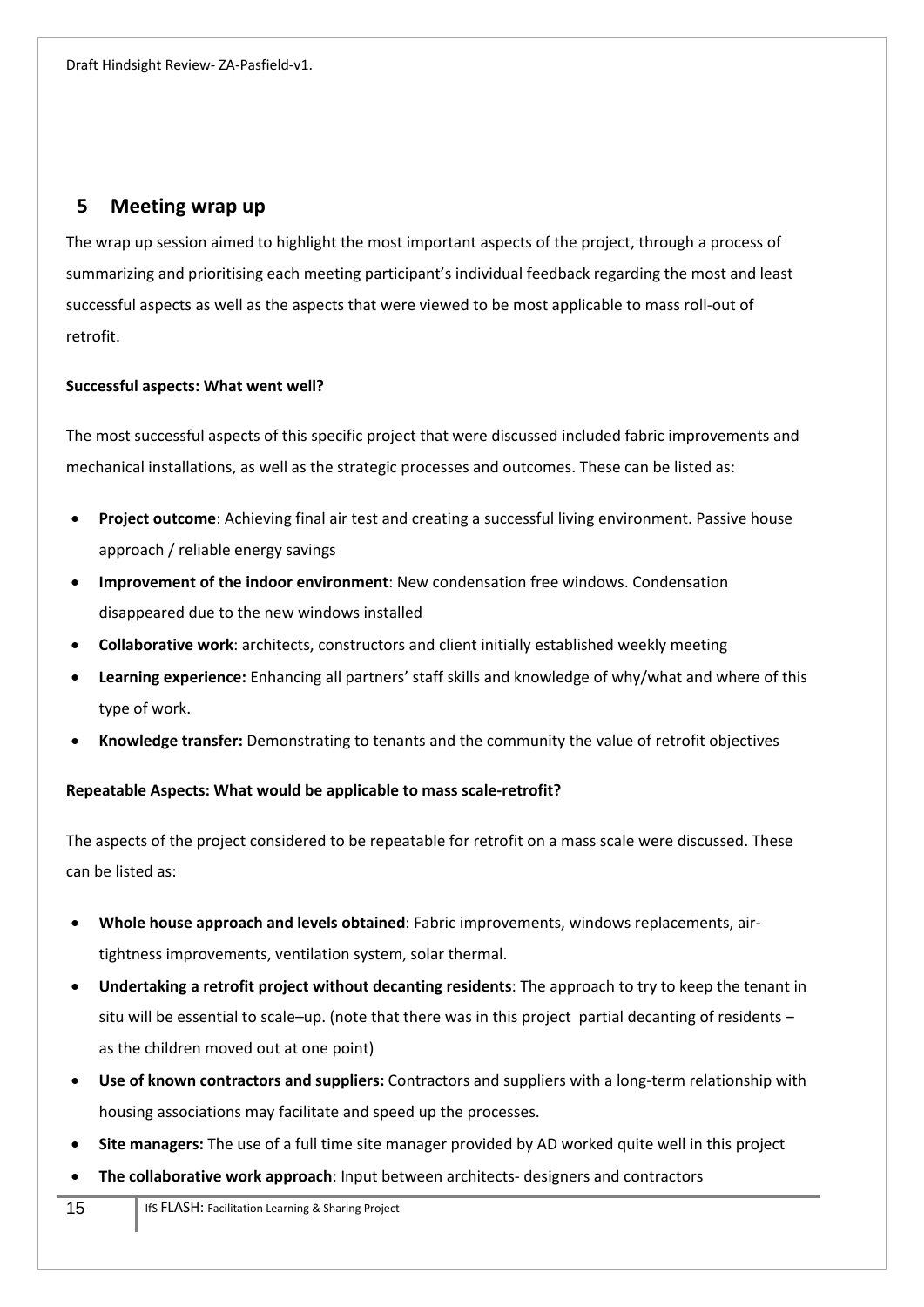#### **Less successful aspects: What did not go well?**

The aspects of the specific project considered to be less successful can be listed as:

- **Suppliers:** The poor‐performing companies in the subcontracting and supply chain. There should be a list of alternative suppliers. The UK has a supply chain that can deliver, however, today it seems that this is not occurring. It is necessary to find systems to control their performance.
- **Monitoring:** The monitoring kit acquired was not easily integrated into the equipment installed in the house.
- **Standard insulation details** insulation providers should make available flexible details for various projects.
- **Internal insulation:** difficult to install especially in limited spaces.
- **Heat recovery ventilation systems**: for limited spaces
- **Site surveys**: It is important for contractors to have a better understanding of work to be carried out (gas meter, drainage, underpinning) before moving to the site
- **Weather conditions**: Working over cold, wet months, which delayed the works.